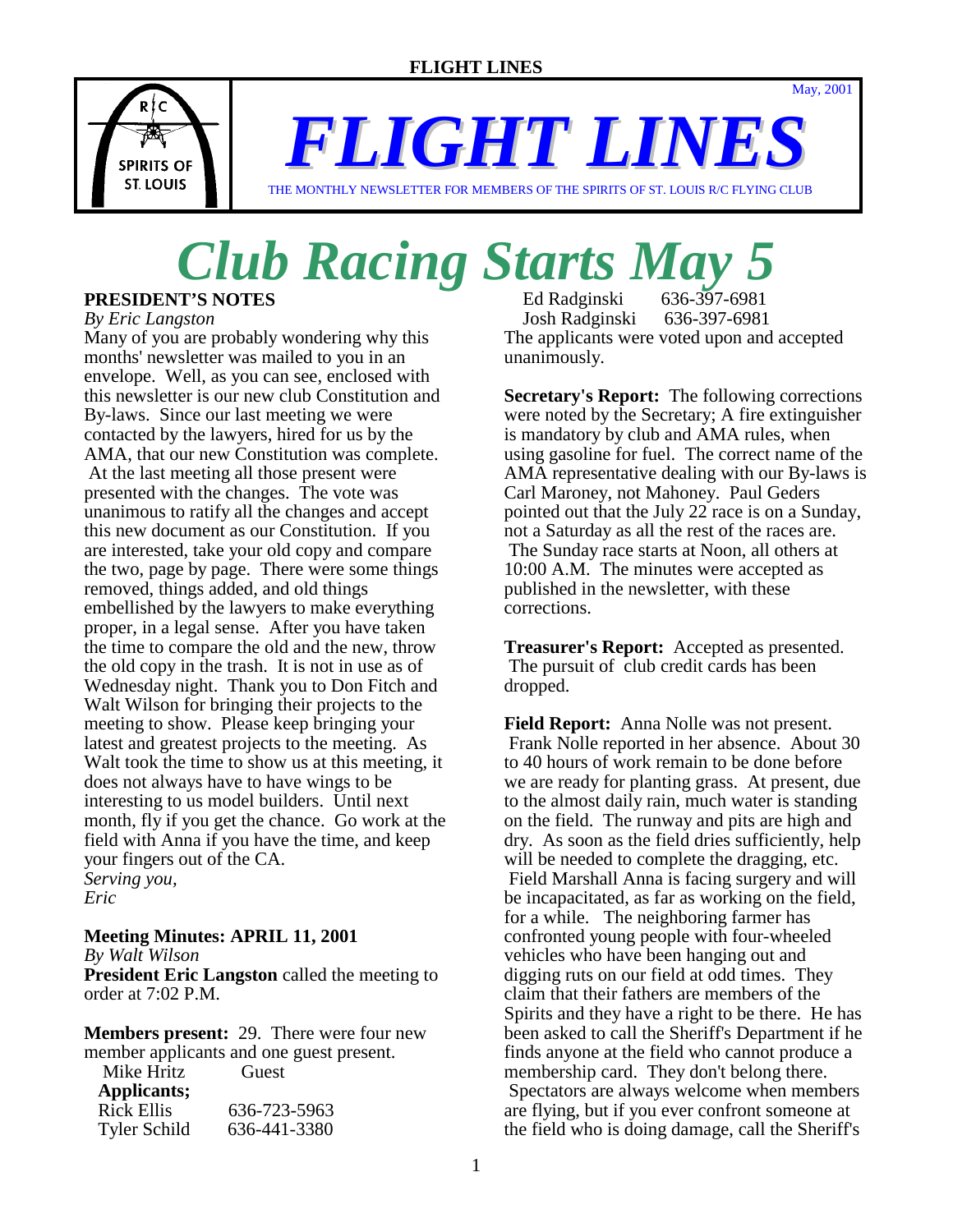Department immediately! Numbers are posted on the frequency board.

Eric has talked with the farmer and smoothed out some problems that were created last year.

 The farmer's livelihood comes from the crops in the fields surrounding our field. Stay out of his fields unless it's absolutely necessary to go there to retrieve a plane. If you have to go there, avoid any damage to his plants! Never drive a vehicle into his fields! Keep your kids out of his fields! Last year, it is rumored that one of our members cut down a tree on the other side of the levee to retrieve a plane. That is a felony and will be prosecuted if the farmer finds out who did it or if it happens again!

**Safety Report:** Doug Thompson was not present, no problems were identified.

**Activities Report:** Training will be on Saturday mornings from 10:00 A.M. to 1:00 P.M. until the days get a little longer. Then it will move to the usual Tuesday evening format from 5:00 P.M. until dusk. Race dates, times and class rules are available on our web site at: **www.spiritsofstl.com.** There was a brief discussion of the planes involved in Four-Star 40 and Silver Class Warbird racing.

**Swap Meet:** There was a discussion about the results of the Swap Meet. There is an article about it on page three that covers the particulars.

**GSLMA Report**: Pat Keebey reiterated items covered in the GSLMA meeting minutes on page five. It should be noted when flying at Buder, you are required to use the "Main Runway" as defined by whoever is flying at the time you are ready to take off, regardless of wind direction.

#### **OLD BUSINESS:**

**Pavilion:** Eric has been in contact with the contractor several times. Big projects have been taking priority over us, but should end by Tuesday, April 17. That's when he has promised to start work on our pavilion. He also had permit problems similar to those encountered by Steve Cross, but they have been resolved. Barring further rain, we should have a pavilion by April 21. Pray for sunshine!

**Fuel Storage Locker:** Eric purchased a

Rubbermaid container on the day of the meeting. Cost is \$201.99, including tax.

**Spirits' Handbook Changes:** Paul Geders used viewgraps to go over the complete Spirits' Handbook, in detail, including the Constitution, By-laws and Safety Rules, for members present at the meeting. Paul and Eric answered all questions regarding the changes and reasons for them. The new Spirits' Handbook was voted upon and passed unanimously. It was noted that our contests and other club events are open to all AMA members in good standing with the Spirits' Club. The legal definition of the term "Good standing" from Ballentine's Law Dictionary is as follows:

*"Good Standing. The status of a member of a fraternal order or mutual benefit association or society whose dues and obligations to the order or society have been paid or are not delinquent and whose conduct has not been such as to bring him in bad repute as a member and to subject him to expulsion or suspension."*

If anyone doesn't understand the intent of this definition, feel free to call President Eric or Past President Paul Geders for details. Copies of the revised and approved Spirits' Handbook are being mailed to all Spirits' members enclosed with this newsletter.



*Don Fitch shows his newly completed Sig Cougar, powered by a Saito 50 four-stroke, and his .15 powered Sig Wonder. Neither had been flown as of the meeting.* 

**Meeting Activity:** Don Fitch brought two planes he recently built (see the picture). Walt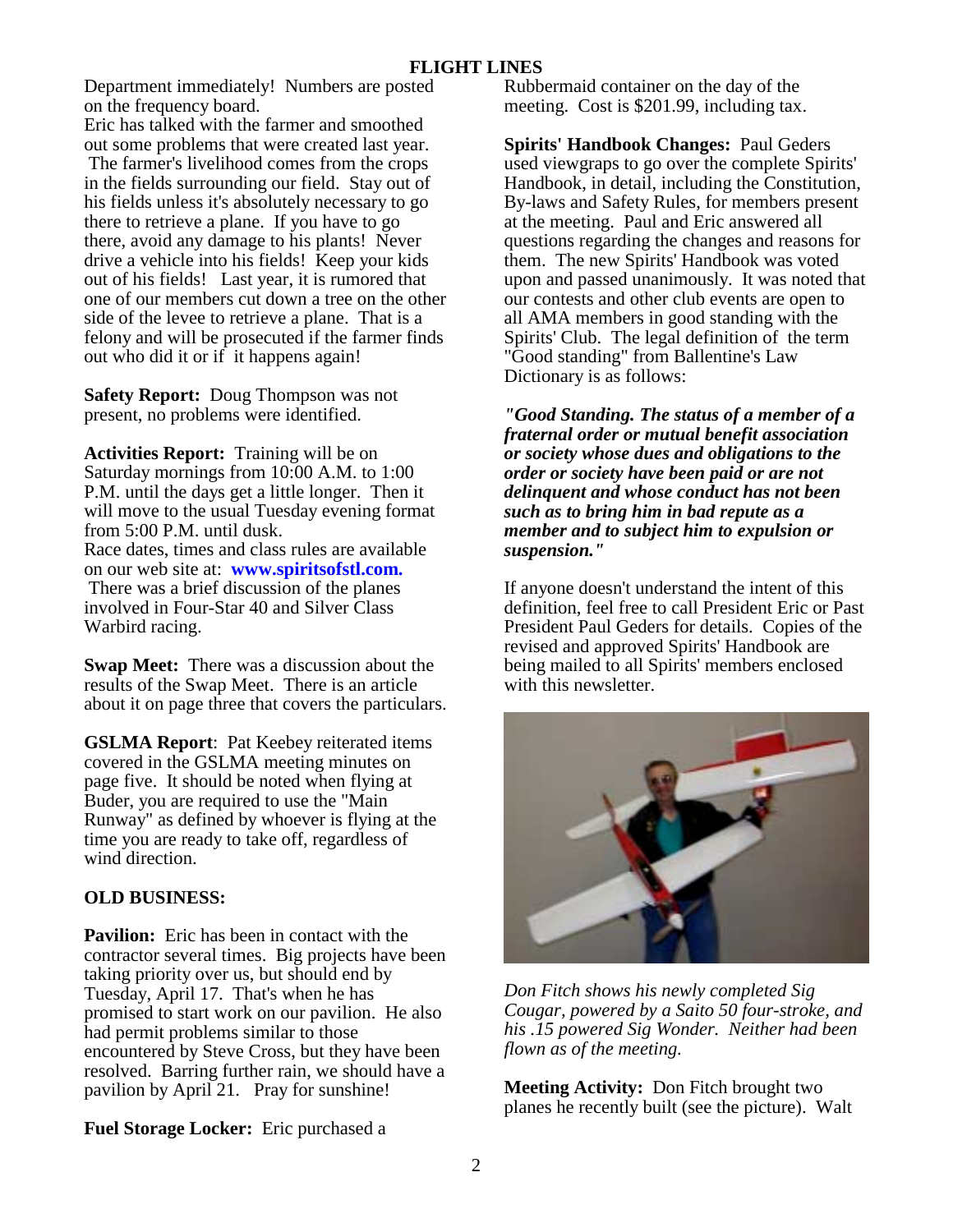#### **FLIGHT LINES**

Wilson brought a pair of Tether race cars (see the picture).



*Though they're not airplanes, they come close to flying! Walt Wilson brought a pair of seldomseen Tether cars to the meeting and discussed them. Walt and his father raced them from 1946 through 1959. In 1954, Walt set an absolute world speed record of 151.77 mph which stood for 14 months. The larger one above is his own design "Cheetah" display model which Walt built recently, after selling the last of his collection. He used a McCoy 60 engine and* 

*left-over component parts from various cars to create a style of car that would have been competitive in the 1950's. The smaller car is a unique model Walt built, is 4-1/2" long, has a Cox 0.010 engine and slot-car running gear. The body is molded from carbon fibre and is a miniature replica of a .60 size Tether car the Dooling Brothers manufactured in 1939.* 

Jim Rawlings brought a video of the Byron Originals annual reenactment of WWII, in Ida Grove, Iowa, with all quarter-scale models and real pyrotechnics. Models used include a 29 foot wingspan, 400 pound B-29, a model of the Japanese carrier Akagi, manned PT boats, tanks and a variety of quarter-scale WWII aircraft types along with a full-scale P-51! It was a very impressive show!

**Meeting was adjourned** at 8:56 P.M.

# **SWAP MEET A GREAT SUCCESS**



*Anna Nolle, Bill Hancock, Frank Nolle and Mel Vistine tend to the admissions desk. Throughout the day several Spirits' members worked the various tasks involved in running the event. Boeing club members ran the concession stand.* 

#### *By Walt Wilson*

Saturday, March 24, was a cold and blustery day, just right for a swap meet. Since flying was very unlikely, hobbyists flocked to the annual Boeing and Spirits R/C Clubs' Swap Meet. The Boeing Company graciously



*Les Richman and Phil Abbadessa sell raffle tickets for the eight-channel Futaba radio and Tork-It torque screwdriver. "C.J." at right, eventually won the screwdriver.* 

provided the Building 33 cafeteria, as in several past years. By opening time, at 12:00 P.M., many items had changed hands while the owners were in line. Soon the room was packed and there was still a line extending across the parking lot. There was a waiting line until around 1:30 P.M.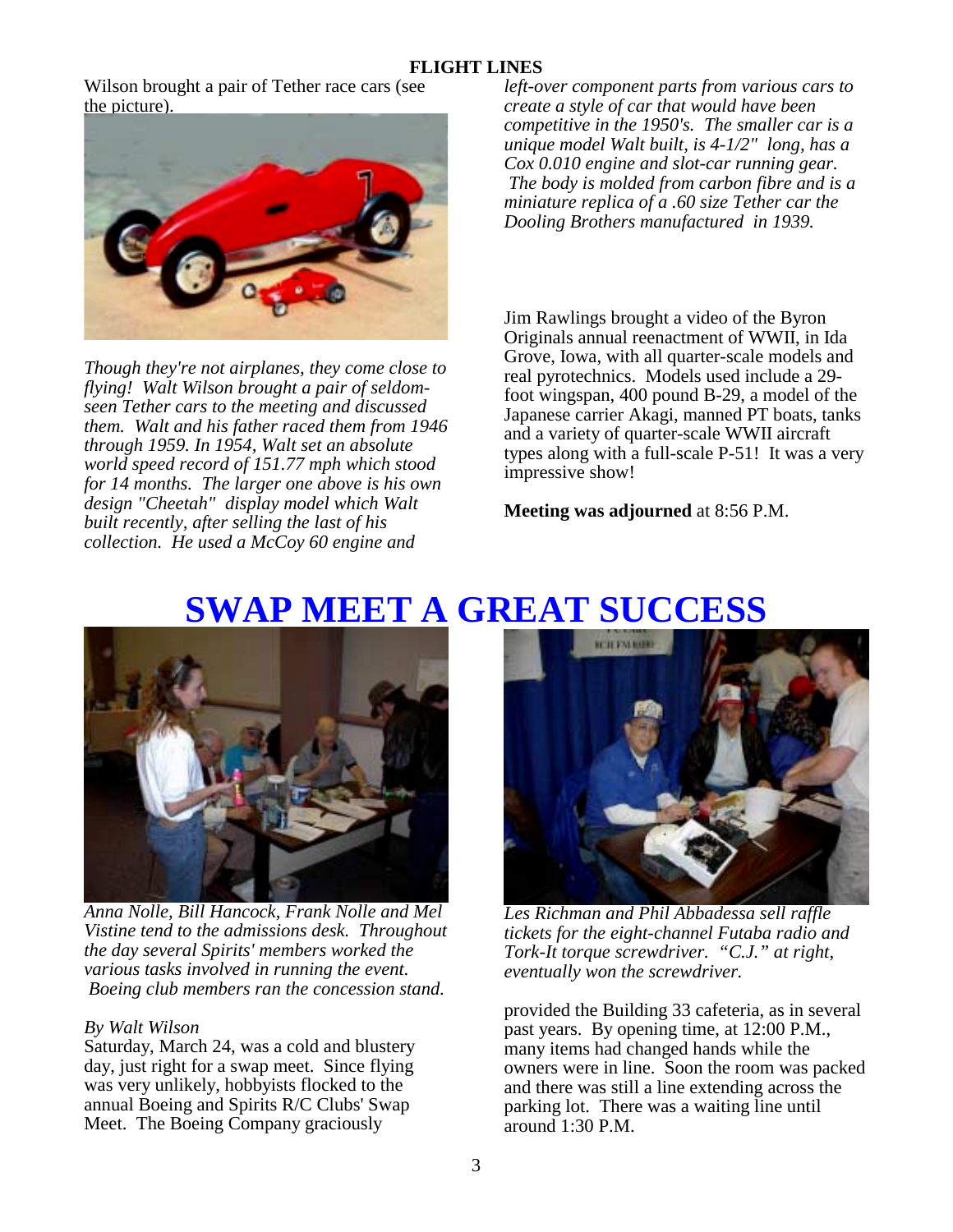#### **FLIGHT LINES**







*More than 500 people crowded into the Boeing Building 33 cafeteria for the Spirits/Boeing R/C Clubs' annual Swap Meet. Many thousands of dollars worth of planes, engines, radios and associated hardware changed hands during the four hours that it was open.* 

Because of the hepatitis scare recently, the Boeing Club was limited to selling packaged snacks and canned soda rather than the traditional hamburgers and hot dogs to which we all have become accustomed. Though necessary, this was not a popular change! The Spirits will be in charge of this activity next year and plans need to be made to deal with this problem.

Spirits' President Eric Langston persistently drew tickets, and continuously called number after number, trying to give away attendance prizes ranging from pieces of hardware, to fuel, to Monokote, to sets of retracts. Most of the attendance prizes were donated by Mark Twain Hobbies and Schaffers' Hobby Shop. As the day progressed, hundreds of deals were made, both inside and outside of the building.



*President Eric tries valiantly to give away dozens of attendance prizes. Frank Nolle assists.* 

Items ranging from fantastic to junk were sold or traded. I heard that at least one seller set up shop in the parking lot. At about 3:10 P.M. tickets were drawn for the 8-channel Futaba radio, provided by the Spirits, and a Torque-It screw driver graciously donated by John W. Snider of Lilburn, Georgia. Brian Ward of Jerseyville, Illinois won the radio and a local modeler simply identified as "C.J." won the torque screwdriver.

By 4:00 P.M. everyone was pretty well packed up and, after a diligent clean-up effort, another successful Swap Meet became a pleasant memory.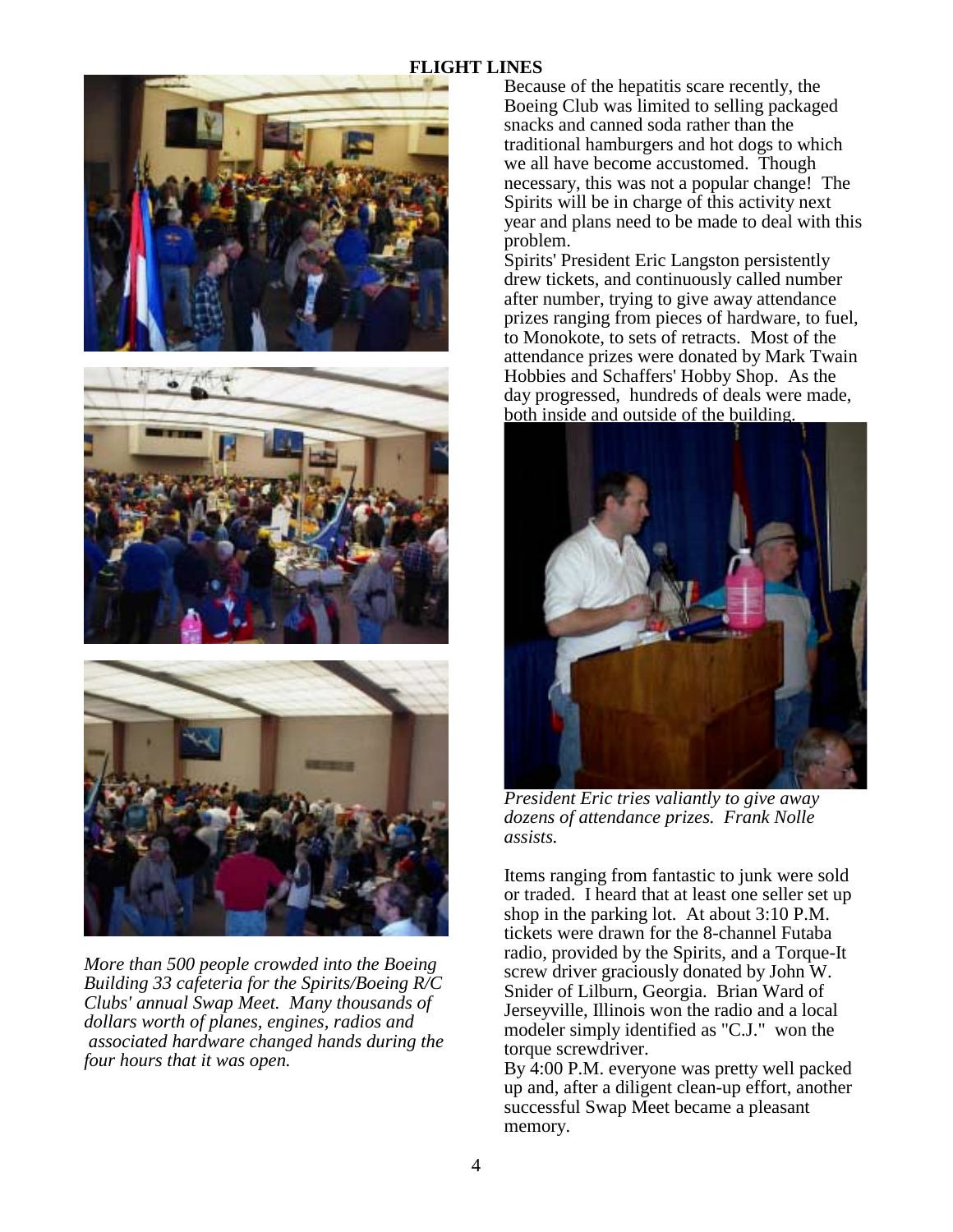## **Field Work Progresses**

 *By Walt Wilson*

On Saturday, March 31, Anna Nolle and an eager crew set to work dragging and preparing the field for planting grass. After an hour or so of work, President Eric saw that progress was very slow and decided to try a better way. He contacted Jerry Hackmann, the farmer who is working the fields adjacent to ours. After making amends for some misunderstandings that occurred last year, Eric arranged for him to plow our field.



*President Eric puts our Farmall tractor through its paces, dragging the field.* 



*It's a family affair as Cliff Nolle drags Mama Anna and brother Chris, who weigh down the scraper.* 

Upon arriving at the field Sunday morning, Anna found that Hackmann had plowed the field the night before! Eric and Frank hooked up harrows and panels of chain link fence to the tractors, then serious dragging began. By the end of the day, most of the field looked like it had been raked and was ready for grass. The following week's daily rainfall slowed further progress and brought about a lively e-mail debate about how best to fix "Spirits Pond"

between the pits and runway, on both sides of the taxi way. Even though the taxi ways were under water for a couple of days, the pits and runway remained high and dry. As soon as the field is dry enough work will resume, and action taken, to reduce future flooding so grass may be planted.



*Chris Baudler takes the wheel while assisting with the field work.* 



*Lee Volmert pauses while shoveling debris left by the recent major storm and almost daily rainfall, which created "Spirits Pond" (right). Water covered the entire taxi way for a while Wednesday, but was slowly receding. There was an even larger pond on the left side of the taxi way, but it's lower and doesn't spill over the paved areas. Anyone for float planes?* 

# **GSLMA MINUTES: APRIL 4, 2001 MEETING**

*By Pat Keebey* **Treasurers Report:** Field Fund \$2408.29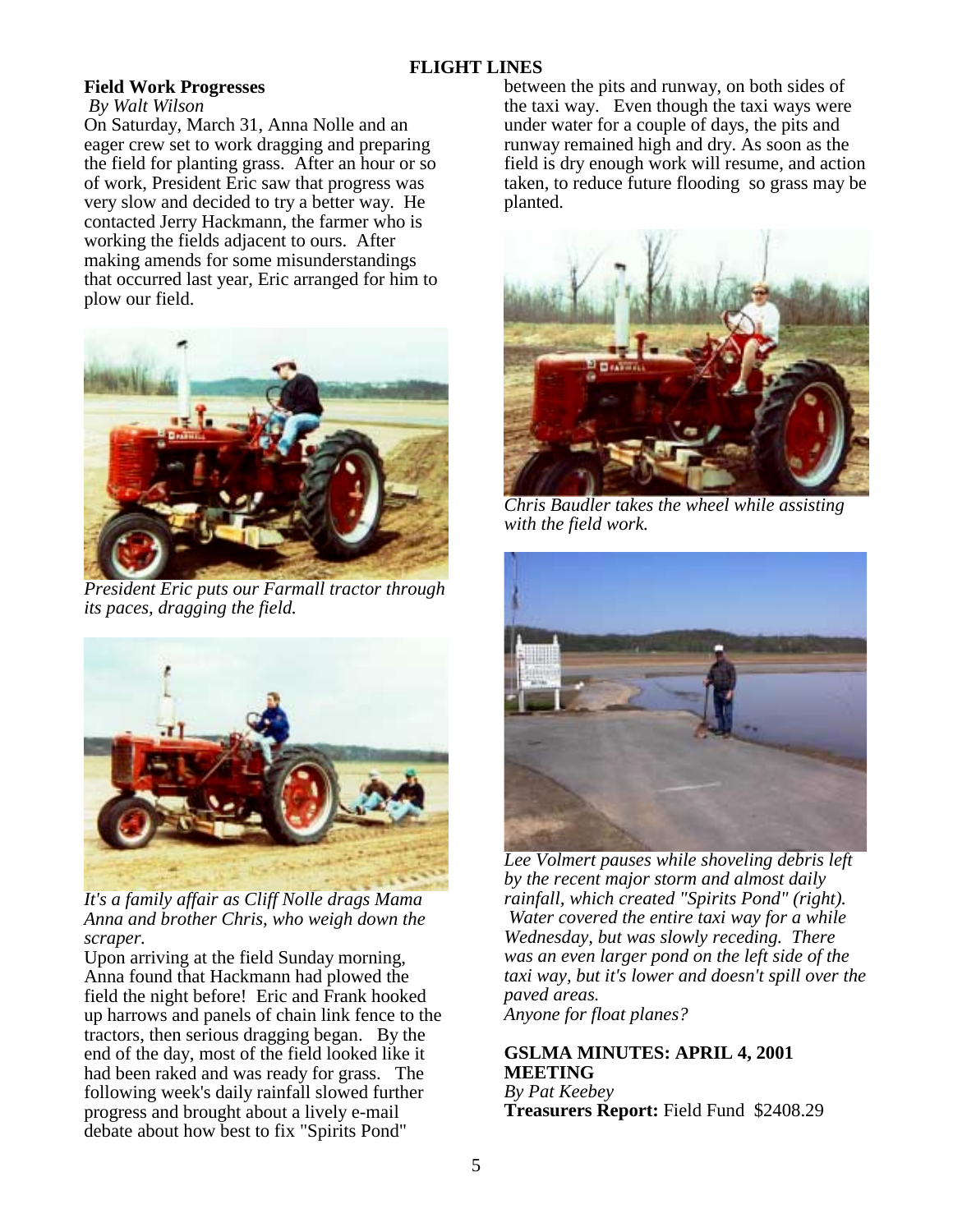#### **Field Report:**

 A. Great flying, field is in good condition. B. When parking for special events - make sure the ground is dry. This is for C/L area

only. Use your own judgment. C. The new fence for R/C area has been finished. Our thanks to the Parks Department.

#### **Old Business:**

 A. Air show is now set up for Sept. 8th. Each club should select a representative and do a demo of all types of airplanes. There will be a donation for parking. Pilots will be admitted free, if flying that day. There is a need for volunteers.

 B. April 21st will be a trash pick-up day for around the C/L area and in the woods. Parks Department will provide trash bags. It will start at 10:00 A.M. Saturday. We will also be replacing a couple of pads for the pilots to stand on.

#### **New Business:**

 A. Discussed pilots stations and which runways to use. Don't stand on edge of runways. Use only one runway at at time and everybody takes off and lands in the same direction. There are pads for the pilots to stand on when flying, please use them. Do not taxi in the pit area.

B. A 2001 contest schedule was passed out.

**Meeting adjourned.** The next meeting will be May 2, 2001 at 6 P.M. at the St. Louis Country Library on South Lindbergh in the East Room. The meetings are open to the public.

## **The Racing Report**

#### *By Don Ware*

 The first race of the 2001 season is right around the corner! I truly hope everyone is getting ready to support the races this year. We have a great first time opportunity with two clubs working to make a very successful racing season.

The prizes and plaques have been ordered, paid for and are being delivered. We're really hoping for a good turnout! We need everyone who can, to race with us, to make it a great and fun filled day. For more information on the location and other details of the Rolla races, e-mail me at: **waredpc@fidnet.com** or call at: 1-573-364- 1975. The revised 2001 rules for Four-Star 40 and Warbirds are available on the Spirits' web site at: **www.spiritsofstl.com**.

There are no drastic changes, but some go back a little closer to the original intent of the rules. Paul Geders has helped with this and I really appreciate his help. Thanks again, Paul. We are hosting a practice race on Saturday, April 21st at the Vichy Flying Site. We are having a little "clean-up day" first thing and should be ready to "play" around 11:00 A.M. or so. Everyone is welcome to join us, whether you want to practice the flying starts, turning the pylons or just burn some fuel. We will be having some helpers learning the ropes as well. If you know of someone who is planning on helping this summer, invite them as well.

This column is going to be shorter than usual (I hear some saying thanks!), but I am desperately trying to have my own race planes ready. It seems that I may have a choice of racing a Corsair or two P-51's and if I get a couple of evenings worth of work at the bench, I'll have them ready for next Saturday.

Everyone needs to encourage (or threaten) Jerry G. to race his new P-51. I understand he is about to receive a Stiletto P-51 Reno racer. I hear it started out as a Great Planes P-51 and someone felt that building according to the kit was too boring. It might be fast!

The top five finishers will have a chance at winning a new kit, so be ready! *See you at the races!!!!!!!!!!!!!! Don*



*Long time, old time, Spirits' member Mel Been (left) joins son Mark who recently rejoined after a several year hiatus. Mark flew his Goldberg Extra 300 powered by a YS 1.20 four-stroke. Just like riding a bicycle....*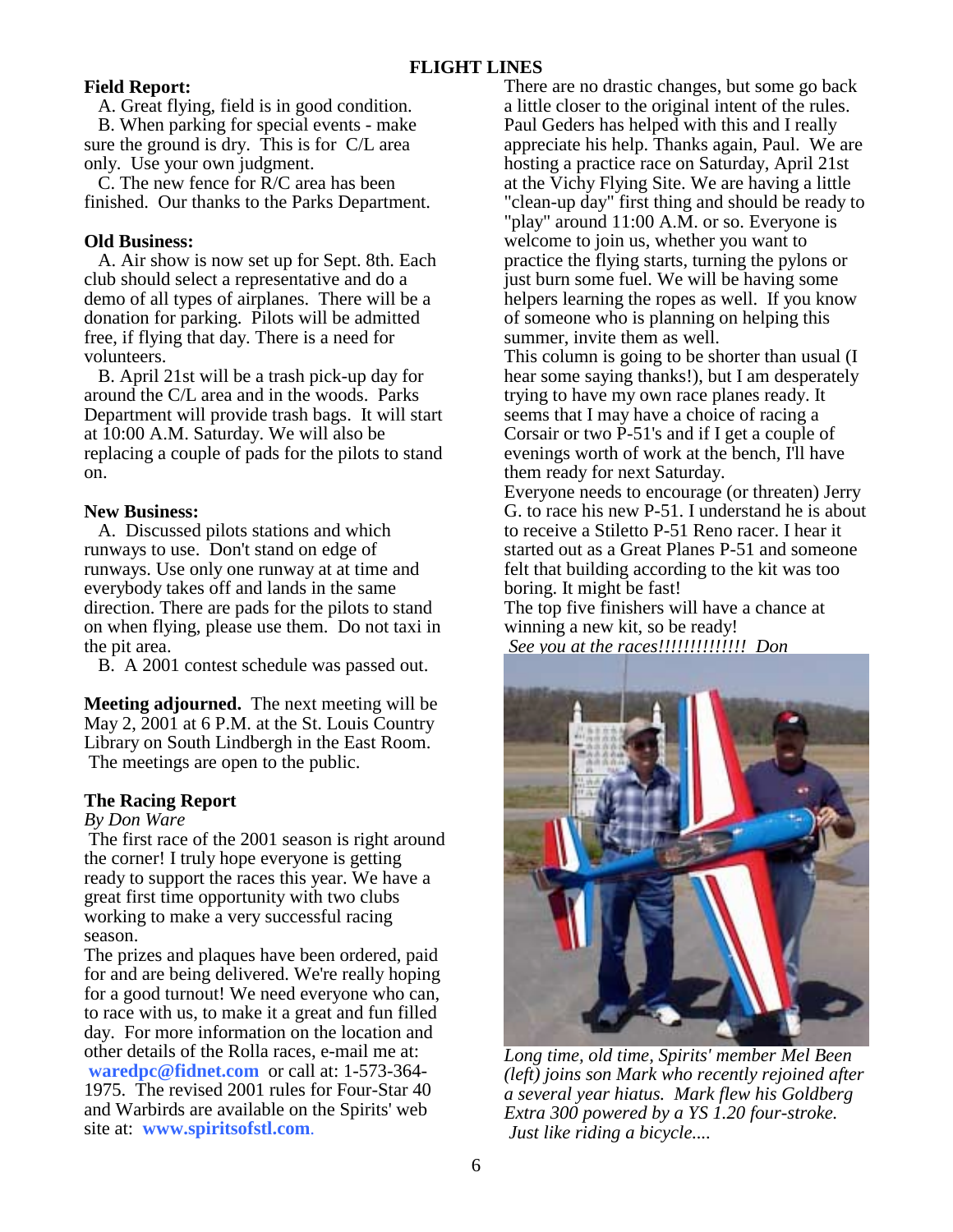#### **The Last Word:**

#### *By Walt Wilson*

I introduced a type of modeling to the Spirits at the meeting that few had ever seen. Tether race cars were conceived soon after the first model gas engines were invented. Initially, the cars were run on wires, held by hand, like control line planes. Any parking lot was a race track. They were even run on dirt like most full scale race cars of the day. Cars were started by pushing with a stick, such as a modified broom handle. By the time World War II came along, the cars were approaching 100 mph and could no longer be held in that fashion. Dedicated tracks were built with solidly mounted steel pipe center poles and ball-bearing pivots. The smoother and more level the track was, the faster the cars would run! The standard track allows the .60-size cars to run in a 70 foot diameter circle. They are clocked for six laps, which is a quarter mile. Rail tracks were also built, that allowed four cars to race at once. Rail tracks were relatively expensive to build and not many existed. During the late 40's and 50's, Tether cars were as prevalent as R/C Cars are today. Every up-to-date hobby shop had a variety of brands available in .60 and .29 (Mite) sizes. During the 50's, a few basement-shop race car builders developed Custom cars with a level of precision and design that large manufacturers couldn't match at mass-market prices. The Custom cars ruled the race tracks. Soon, the people who didn't have the machining facilities, or couldn't spend the money to keep up, turned to other hobbies. Interest dwindled to the point where there are probably fewer than 30 people in the U.S.A. who seriously race Tether cars and only three operating Tether car tracks. The nearest track to us is in Anderson, Indiana. Though interest is low in this country at present, Tether cars are built and raced all over the world. Recently, a Russian Tether car was sold

on ebay. From the '50's through the 70's, Cox , AMC Wen-Mac and others, built a variety of .049 powered Tether cars in many shapes and configurations. They were sold in hobby shops and other types of stores. For the most part, they weren't run on proper tracks, when the buyers could get them started, and were quickly destroyed or set aside. At present, the World Record speed for .60 size cars, is over 207 mph and held by a German racer! Some American racers frequently exceed 200 mph. When at speed, the cars are usually not visible, but the sound is fantastic! All the fastest cars use tuned pipes and some turn close to 30,000 rpms. Today, a new, up-to-date, .60 size race car will cost between \$700.00 and \$2000.00, depending upon how much building you can do yourself. Used current model cars are available for various prices, generally in that range. New parts and complete replicas of vintage-type .60 and .29 cars are available from Dick McCoy today! Recently, a vintage race car brought more than \$5000.00 on ebay. One Florida dealer regularly puts out a catalog of vintage and custom Tether cars of all types and sizes. The prices are breathtaking! One of the Spirits at the meeting asked why I would bother building a display Tether car. At least three manufacturers currently build mass produced display replica Tether cars which sell as fast as they can be built. There are probably more than 100 collectors of Tether cars for each active racer. Actually, all the component parts in my "Cheetah" are functional. I could replace a few parts and build a runner with reasonable effort. Don Ware sent a flyer via e-mail with all info

about the May race, but it's not compatible with any program in either of my computers (Mac or PC) and I can't open it. E-mail or call him for complete information.

 *Gotta go build*